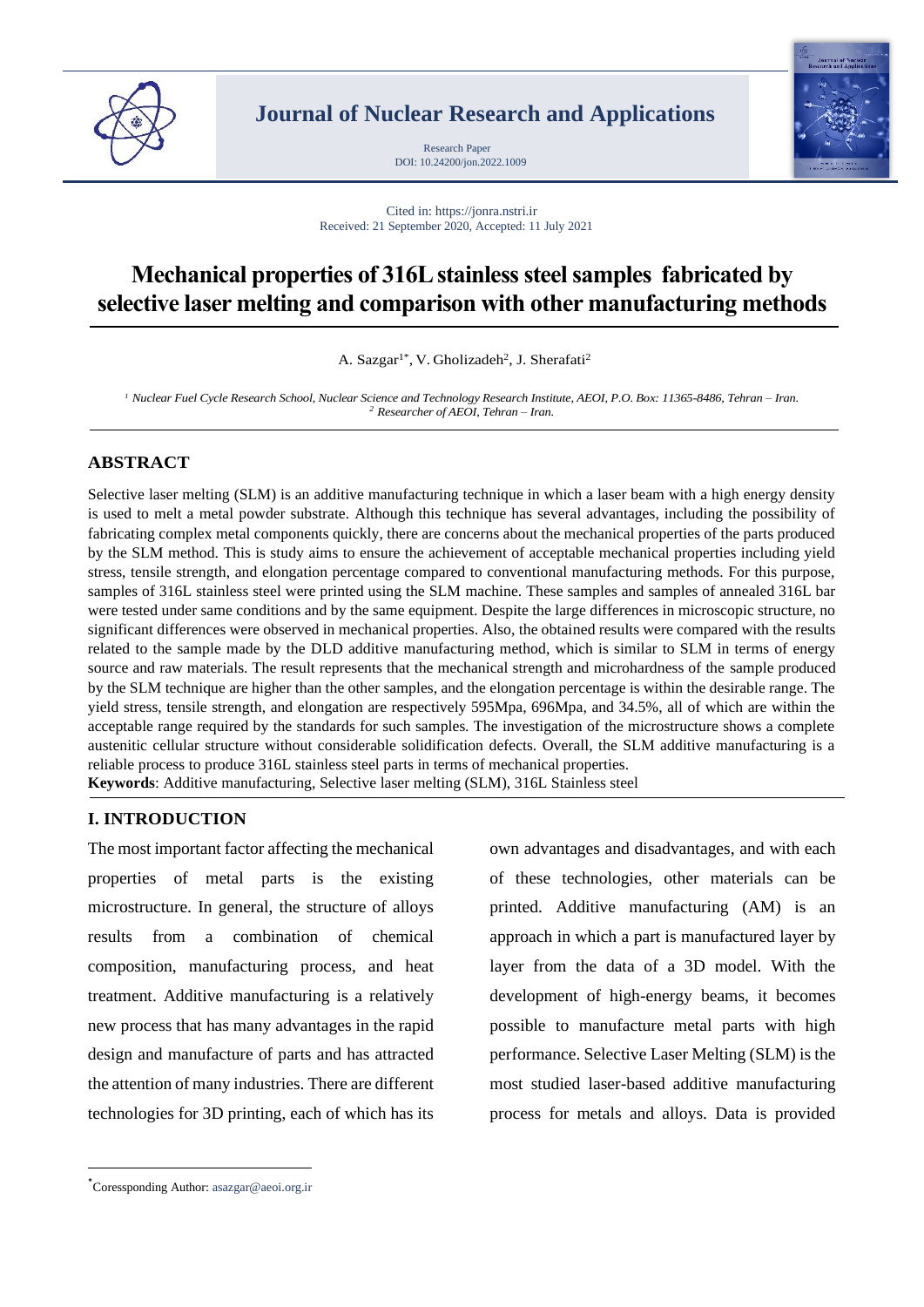from a CAD model during the SLM process, which is then sliced into thin layers. Each sliced layer is further developed with the appropriate scan paths. A laser beam selectively scans and melts the powders that are previously applied on the substrate through the scanner mirrors, according to the developed scan paths. After a layer is finished, the building platform is lowered by an amount equal to the layer thickness, and a new layer of powders is spread. The process repeats until the completion of the whole part [\[1\]](#page-8-0). Figure 1 shows a schematic layout of the SLM process [\[2\]](#page-8-1).

To date, the SLM process can fabricate metallic parts from different material powders, such as titanium alloys [\[3,](#page-8-2) [4\]](#page-8-3), nickel-based superalloys [\[5,](#page-8-4) [6\]](#page-8-5), aluminum alloys [\[7,](#page-9-0) [8,](#page-9-1) [9\]](#page-9-2), and stainless steels [\[10,](#page-9-3) [11\]](#page-9-4). 316L austenitic stainless steel has a special place in various industries due to its characteristics and applications. Much research has been done on the microstructure and mechanical properties of 316L samples produced by the SLM method. Some of these studies have investigated the effect of different properties of the powders used, process parameters, and sample orientation on the produced part's density, mechanical properties, and microscopic structure. Liverani et al. [\[12\]](#page-9-5) investigated the effect of laser power, hatch distance, and part orientation on the tensile properties and fatigue of 316L stainless steel. Larimian et al. [\[13\]](#page-9-6) studied the microscopic structure, mechanical properties, and density of 316L stainless steel under the influence of various energy densities and laser surface scanning strategies. Liu et al. [\[14\]](#page-9-7) investigated the effect of laser scanning speed on the mechanical properties and microscopic structure of 316L stainless steel. According to the results of this study, increasing the scanning speed in the range of 800 to 1000 mm/s increases the strength and reduces the ductility. Irregular melting pools with multiple boundaries were observed at high scanning speed. The observed melting pool boundaries at high scanning speed increased the probability of brittle feature fracture. In a study by Cherry et al. [\[15\]](#page-9-8), the effect of SLM process variables on the porosity and microscopic structure of a sample made of 316L stainless steel was investigated, and an optimal value for energy density was reported. Shi et al. [\[16\]](#page-9-9) have studied the quality of a sample made from very fine 316L steel powders with a high layer thickness (250 μm). Miranda et al. [\[17\]](#page-9-10) have sharply attempted to provide a model for predicting the physical and mechanical properties of 316L stainless steel produced by selective laser melting.



**Fig. 1.** Schematic diagram of the SLM process [2]

In this research, first, samples with optimized parameters are manufactured in the SLM device. Then the mechanical properties of the printed models are measured using a uniaxial tensile test. A sample of 316L stainless steel rolled bar is tested with the same equipment and under similar conditions to compare the mechanical properties. The microscopic structure of these samples is also examined using a light microscope and a scanning electron microscope (SEM-TEM). Finally, the above results are compared with the results obtained from the sample produced by the DLD<sup>1</sup> additive manufacturing method extracted from the research of Sklyar et al. [\[18\]](#page-9-11). In the DLD method,

A. Sazgar, V. Gholizadeh, J. Sherafati Journal of Nuclear Research and Applications, 2 (1), 2022, 8-17

<sup>&</sup>lt;sup>1</sup> Direct Laser Deposition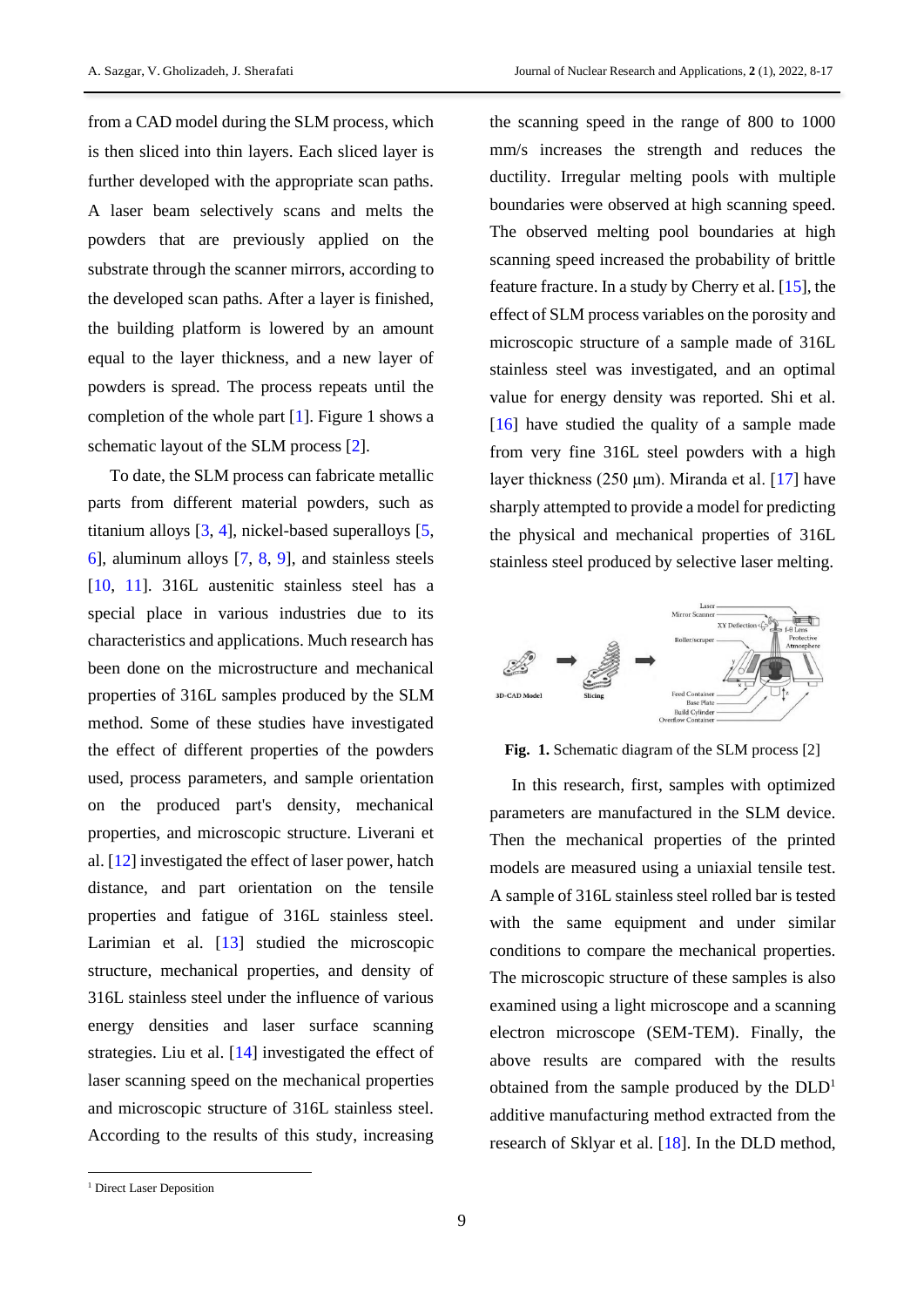like SLM, metal powder is used as raw material, and a laser beam is used as an energy source; therefore, it is comparable to the SLM method in terms of solidified structure and mechanical properties. In the DLD method, metal powder is injected directly into the molten pool. In contrast, the laser beam is concentrated on a powder bed in the SLM method and melts a layer of the defined three-dimensional model. In the end, the results obtained from the article will be presented.

# **II. MATERIALS AND RESEARCH METHODS**

The powder used in this study is made of 316L stainless steel, which is produced by the gas atomization method, and its particle size is 15-53 microns. The SEM image of 316L stainless steel powder used in this research and the dimensions of some particles are shown in Figure 2a. Figure 2b shows the particle size distribution histogram. As shown in Figure 1, the powder particles are spherical. An SLM device with a 500-watt Yb fiber laser source was employed to manufacture the samples. The feedstock powder was first dehumidified in a vacuum oven at a pressure of about 0.2 atmospheres and a temperature of 100 degrees for 6 hours.

At the manufacturing time, nitrogen as the neutral gas was used, and the oxygen content inside the chamber was less than 1000 ppm. Materialise Magics and EPHatch soft wares did direction of the workpiece and process parameters. The Stripe Hatch Style was used to scan the laser during part production.





**Fig. 2.** (a) SEM image and (b) Particle size distribution of 316L stainless steel powder



**Fig. 3**. Schematic of the scanning system and how layers are formed in an SLM 3D printer [\[19\]](#page-9-12).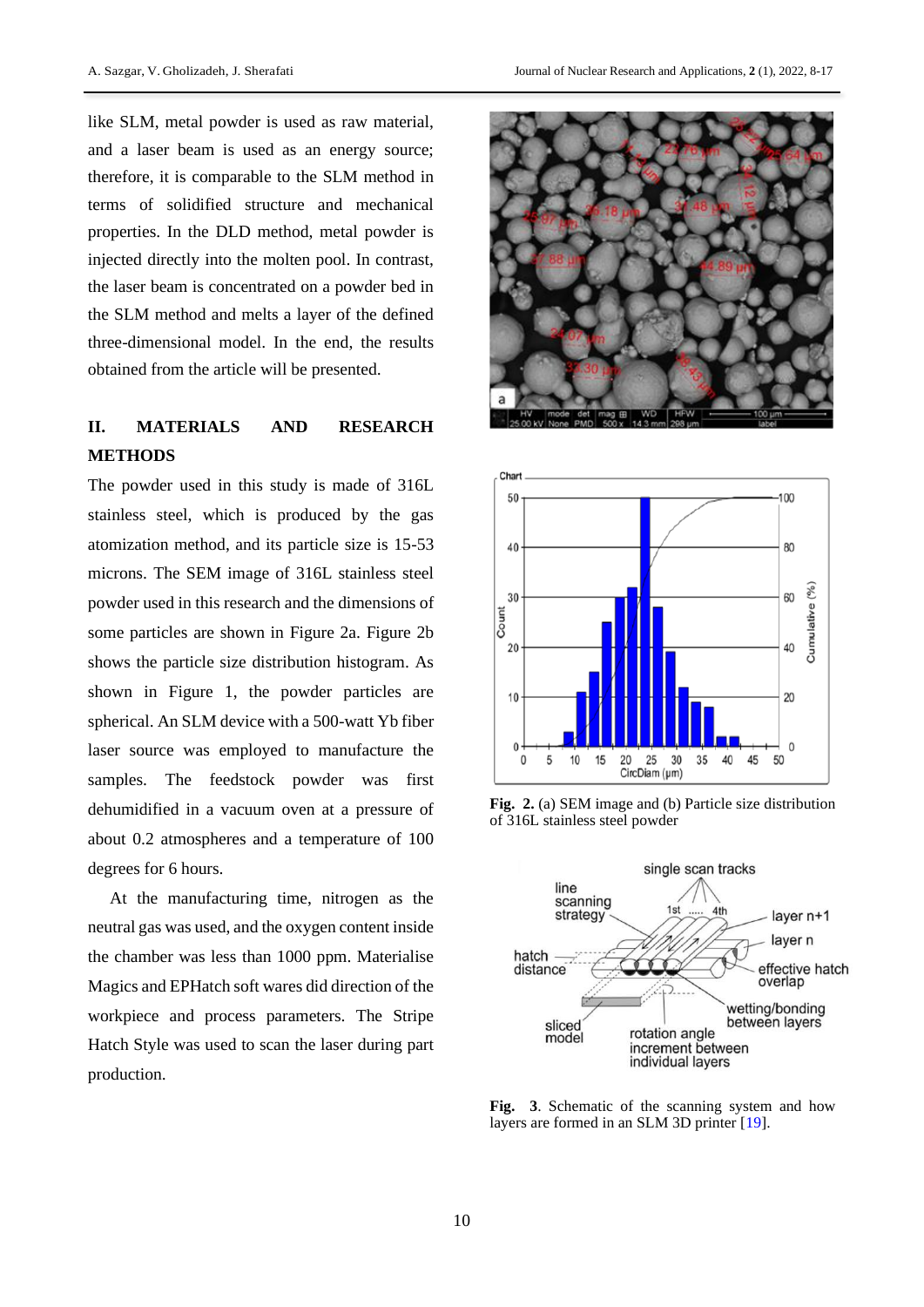| Table 1<br>research | The main parameters of SLM 3D printers in this |              |  |       |       |  |
|---------------------|------------------------------------------------|--------------|--|-------|-------|--|
|                     | Oxygen Protect                                 | Substrate    |  | Scan  | Laser |  |
|                     |                                                | Temperature( |  | Speed | Powe  |  |

| Oxygen          | <b>Protect</b> | Temperature( | Speed  | Powe |
|-----------------|----------------|--------------|--------|------|
| Content         | ive Gas        | $\bigcirc$   | (mm/s) | r(W) |
| $<$ 1000pp<br>m | N2.            | 60           | 700    | 220  |

The Hatch Distance was 0.12 mm. Figure 3 shows the schematic of the variables related to the laser scan pattern. Also, the main process variables are given in Table 1. These parameters are the optimal values for the SLM device, and 316L stainless steel powder used in this study that has already been obtained in various experiments.

Samples were designed in  $13 \times 75 \times 13$  mm dimensions and made by the SLM machine, as shown in Figure 4. Then, samples were separated from the platform by the EDM machine. The sample's chemical composition was performed using the Atomic Emission Spectroscopy (AES) method based on the ASTM E1010-16 standard. The tensile samples along the length of the specimens, perpendicular to the print direction, were made of the printed pieces under Standard ASTM A370 shown in Figure 5. The tensile test of the samples was performed with the GOTECH-TCS 2000 universal machine at a temperature of 20 ° C and a tensile speed of 0.5 mm/min.

Metallographic samples were prepared to examine the microscopic structure in two directions parallel to the print direction and perpendicular to the print direction. Preparation of metallographic samples was done in several stages by sanding and polishing operations. For sanding of samples, several sandpapers from rough to soft sand were used, and the final sanding was performed using 2500 sandpaper. Then, a 3-micron diamond paste was used for final polishing. After final polishing, the samples were electro-etched

using 60% nitric acid solution at a voltage of 1.5 V for 30 to 40 seconds. The microscopic structure of the samples was examined using Olympus 51BX light microscope and scanning electron microscope (SEM). Fisher's ferrite scope was used to investigate the possibility of the ferrite phase in the microstructure.

The microhardness test was performed according to ASTM E384 standard by Vickers method with a force of 500 g.

As a comparison reference sample, metallographic, tensile, and hardness tests were performed on a sample of 316L worked steel with a diameter of 50 mm.



**Fig. 4**. Sample made with SLM 3D printer



**Fig. 5.** Tensile test specimen dimensions (dimensions in millimeters).

**Table 2**

Weight percentage (wt. %) of chemical composition of 316L stainless steel powder and samples tested.

| element | 316L<br>powder | <b>SLM</b><br>sample | rolled<br>sample | DLD<br>sample $[18]$ |
|---------|----------------|----------------------|------------------|----------------------|
| P       | < 0.01         | 0.03                 | 0.034            |                      |
| S       | < 0.01         | 0.006                | 0.016            |                      |
| Mo      | 3.0            | 2.44                 | 2.07             | 3.5                  |
| Ni      | 11.0           | 11.06                | 13.61            | 12.0                 |
| Сr      | 18.6           | 17.15                | 16.5             | 16.4                 |
| Si      | 0.5            | 0.74                 | 0.29             | 0.2                  |
| Mn      | 1.2.           | 1.16                 | 1.79             |                      |
| C       | $< \!\! 0.03$  | 0.03                 | 0.03             |                      |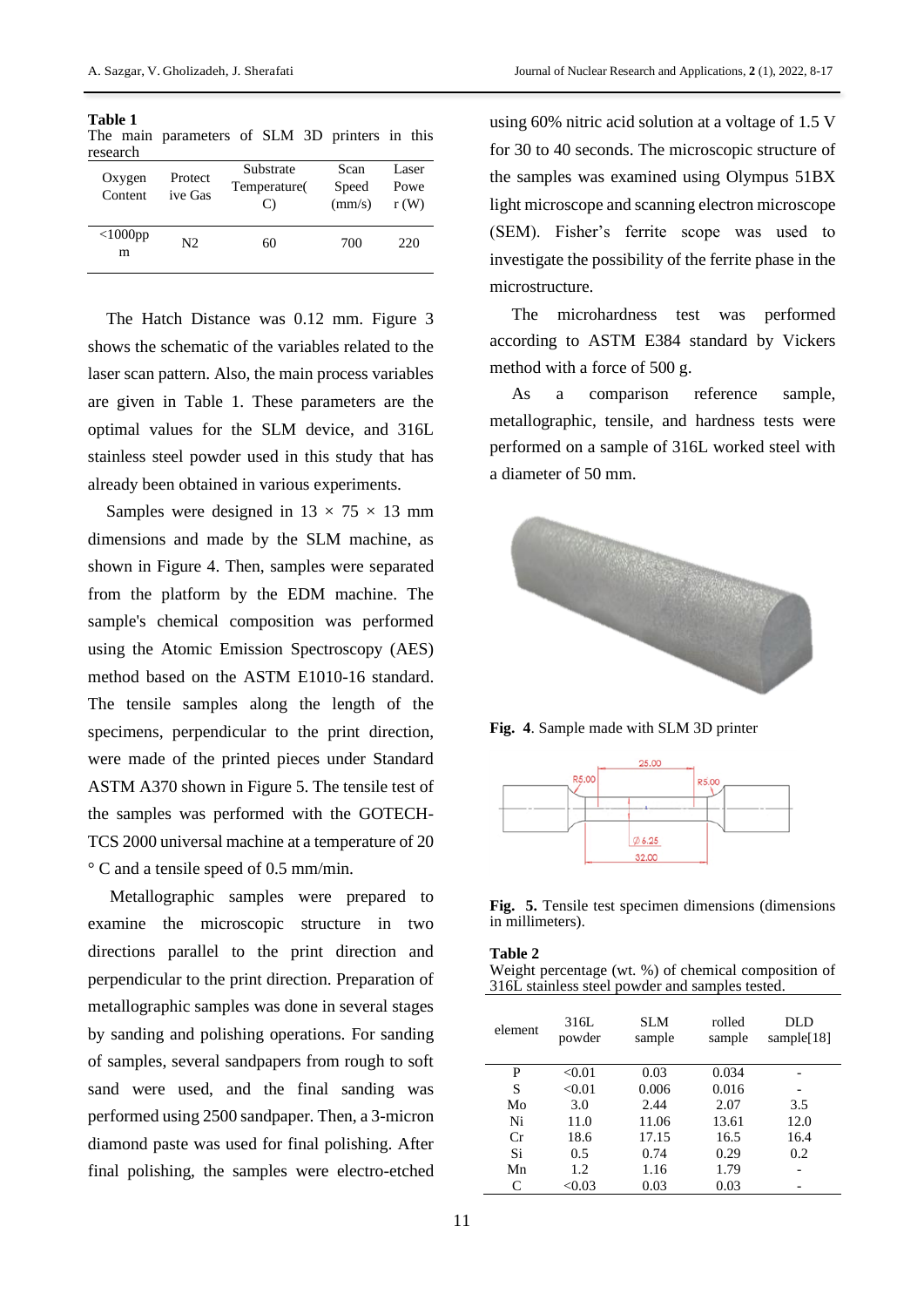### **A. Sample made with SLM 3D printer**

The microscopic images of the cross-section of the sample made using the SLM 3D printer are given in figure 6. These images, taken using a light microscope and a scanning electron microscope before and after etching, show some defects in the specimens as well as the solidification structure at different magnifications. Defects such as unmelted powder particles and cavities due to improper process variables are common in samples made by SLM. Figure 5 shows these defects well with two high and low magnifications. Figure 7 shows the light microscope image of the sample without etching. Unmelted powder particles in the structure were observed to a very small extent in microscopic images. Examination of the sample using a scanning electron microscope shows not much cavity and porosity in the structure. The amount of these defects observed in the sample produced with SLM is too low to be considered. The soundless structure is because of the proper selection of the main process parameters such as laser power and scanning speed.



**Fig. 6.** SEM image of 316L stainless steel powder incomplete melting; (a) Low magnification



**Fig. 6.** SEM image of 316L stainless steel powder incomplete melting (b) High magnification [\[12\]](#page-9-5).



**Fig. 7.** Optical microscope image of unmelted powder particles before etching. (a) 200x magnification



**Fig. 7.** Optical microscope image of unmelted powder particles before etching (b) 1000x magnification.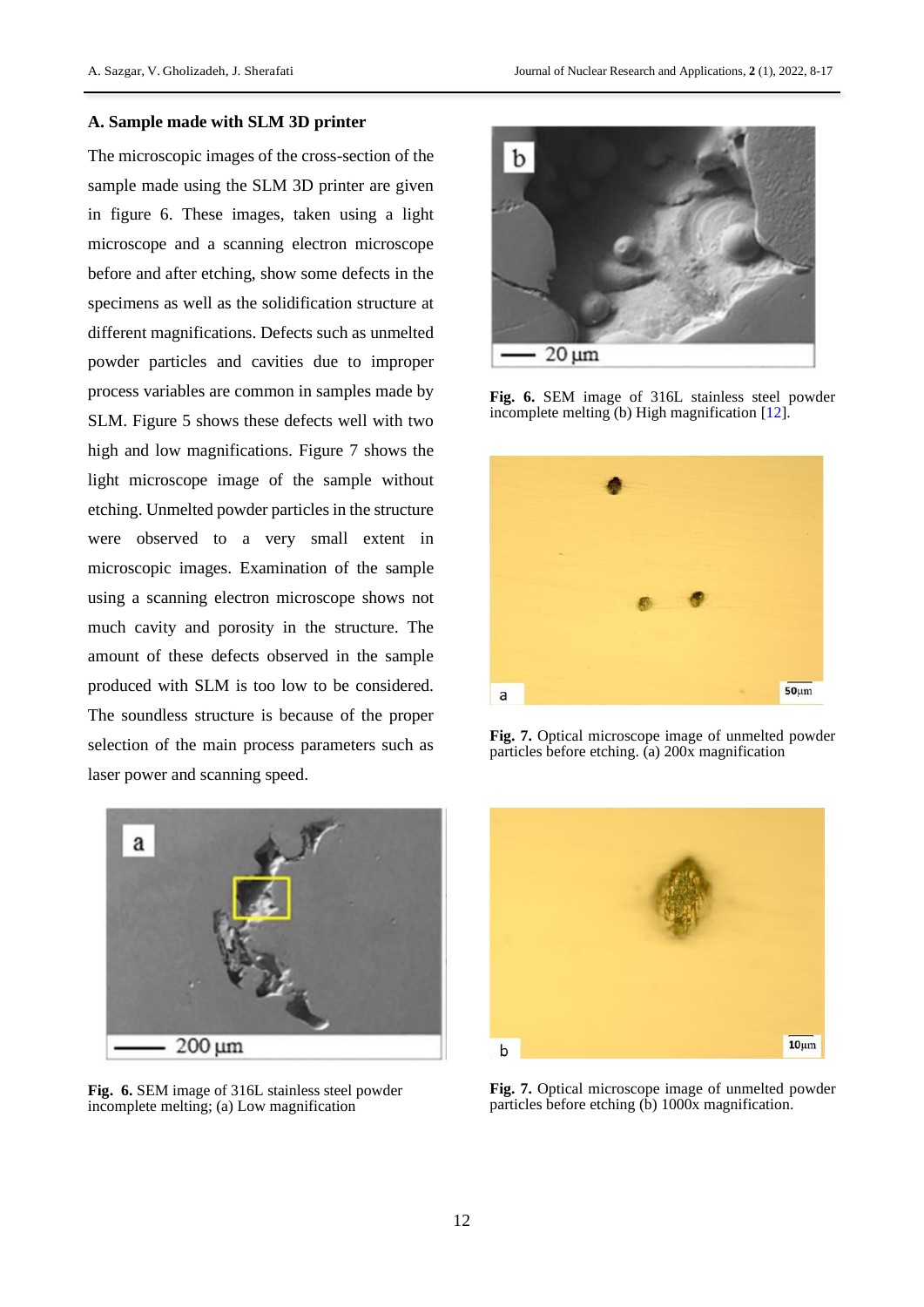Figures 8 to 11 show the microscopic structure of the sample after etching in two directions, parallel to the print direction and perpendicular to the print direction. In Figure 8, the parallel lines show the field width of the scanning pattern. SEM image in Figure 9 clearly shows the boundary between the scan lines.

Figures 10 and 11 show the microstructure on a plane perpendicular to the print direction at different magnifications. Figure 10 shows the shape of the molten pools and their approximate dimensions. At higher magnifications (Figure 11), rapid melting and solidification of the cellular structure is seen. The different parts of the sample indicate how the complex phases solidify and change during cooling of the molten pool. Such structures have been reported due to rapid cooling leading to nonequilibrium freezing conditions [\[20\]](#page-9-13).



**Fig. 8.** Light microscope image of scan lines created by a laser beam with 200x magnification, etched with the nitric acid solution.



**Fig. 9.** SEM image of the microscopic structure of the sample in the longitudinal direction with 1000x magnification etched with the nitric acid solution.



**Fig. 10.** Optical microscope image of the microstructure of the sample section with 200x magnification, H with the nitric acid solution.\



**Fig. 11.** SEM image of the microscopic structure of the sample section with 1000x magnification, etch with the nitric acid solution.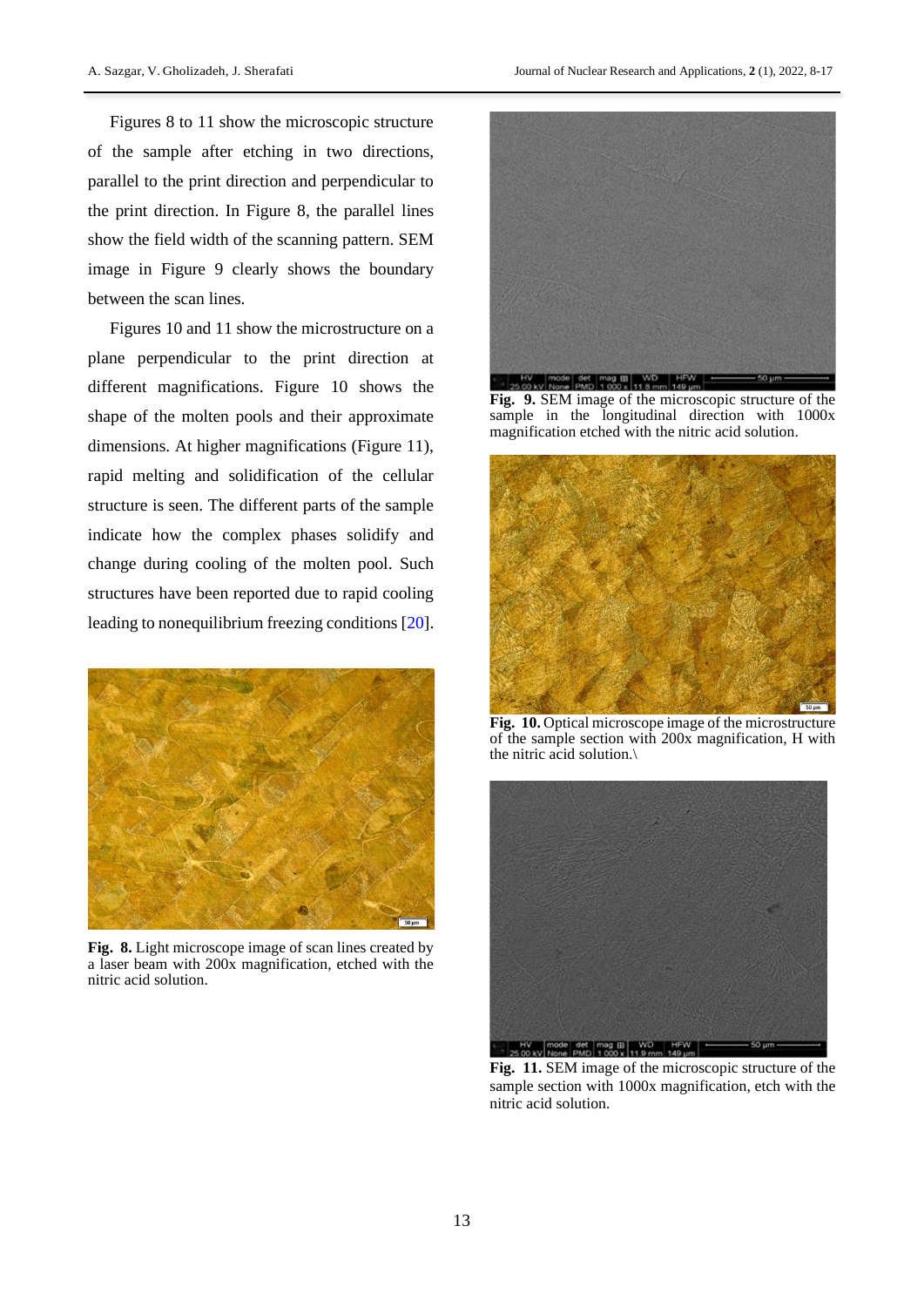### **B. Worked sample**

l

Figure 12 shows the microscopic structure of the 316L stainless steel rolled bar at 100 and 1000x magnifications. The sample is in solution annealed condition and has an austenitic structure with a grain size of 8 microns, and is free of impurities and carbides. Equiaxed austenite grains resulting from nucleation and growth can be seen in the annealed sample, which is completely different from the cellular and dendritic structures formed by the melting and solidification process in the sample made with SLM.





**Fig. 12.** Microscopic structure of worked bar; (a) 100x magnification; (b) 1000x magnification, soaked in 10% oxalic acid solution.

## **C. Comparison of microscopic structures of SLM, DLD, and worked samples**

Figure 13 shows the microscopic structure of samples made by additive manufacturing with SLM, DLD, and samples made of 316L stainless steel for comparison. As can be seen in this figure, the microscopic structure is similar in the two additive manufacturing methods, with the only difference being the grain size. The reason for the larger grains in the DLD method is the high volume of the melt and consequently the lower solidification rate.



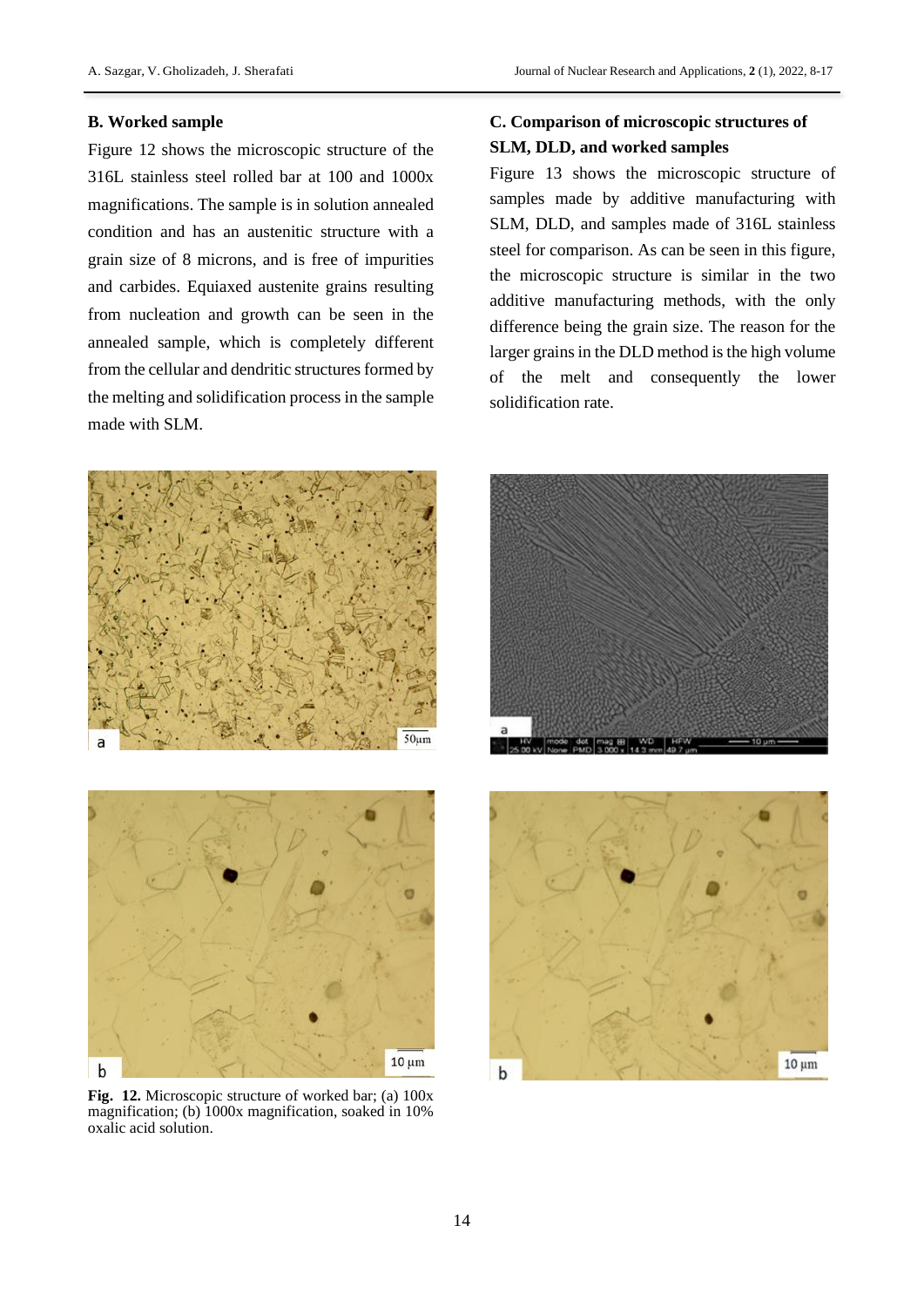

**Fig. 13:** Microstructure; a) SEM image of a sample made by SLM method etched with the nitric acid solution; b) light microscope image of the worked sample; c) SEM image of the sample made by DLD method etched with 5 ml of nitric acid and 15 ml of hydrochloric acid. [\[18\]](#page-9-11)

The solidification structure changes from dendritic to cellular in austenitic steels due to the increased cooling rate [\[20\]](#page-9-14). In the sample made by the DLD method, the dendritic structure is observed in parts of the sample which is due to the slower cooling rate. In addition, chromium carbide is included in the grain boundary in 316 stainless steel and at low cooling rates. The formation of these carbides reduces the chromium content around the grain boundaries and thus reduces the corrosion resistance. In the sample made by the SLM method in the present study, carbide is not observed due to the high cooling rate. Oxide and carbide impurities are observed in samples made by the DLD method. According to the report of Sklyar et al. [\[18\]](#page-9-11), the shape of these particles and their dispersion in the structure depends on the power of the input laser.

### **D. Mechanical properties**

The mechanical properties obtained from the tensile test as well as the Vickers hardness test are given in Table 3. Mechanical properties and hardness mentioned in the Table 3 are the averages of the values obtained from different samples.

Examination of the results shows that the values obtained for yield stress, tensile strength, and elongation percentage in both SLM and rolled specimens are within the standard range despite the sharp differences in the microscopic structure. There is not much difference in terms of mechanical properties. In the SLM sample, the yield stress is significantly higher than rolled specimen due to rapid solidification and finegrained cell structure and the presence of residual stresses [\[18\]](#page-9-11). Tensile strength and elongation percentage are approximately equal in the two samples.

Comparison of SLM and DLD samples shows that yield stress and tensile strength are significantly higher in SLM samples. Microscopic examinations of samples show that they have the same microstructure but with different grain sizes. It can be concluded that higher strength in SLM samples is because of finer grain structure than DLD samples.

The hardness of the sample made by the SLM method is also higher than the other two samples. The molten pool in the SLM process is smaller than the DLD method and therefore has a finer structure, and as a result, this can be the reason for the higher hardness. In general, in the austenitic stainless steels, microhardness is an acceptable measure of the part strength, and the yield stress is linearly related to the microhardness, which depends on the microscopic structure and porosity of the part [\[14\]](#page-9-7).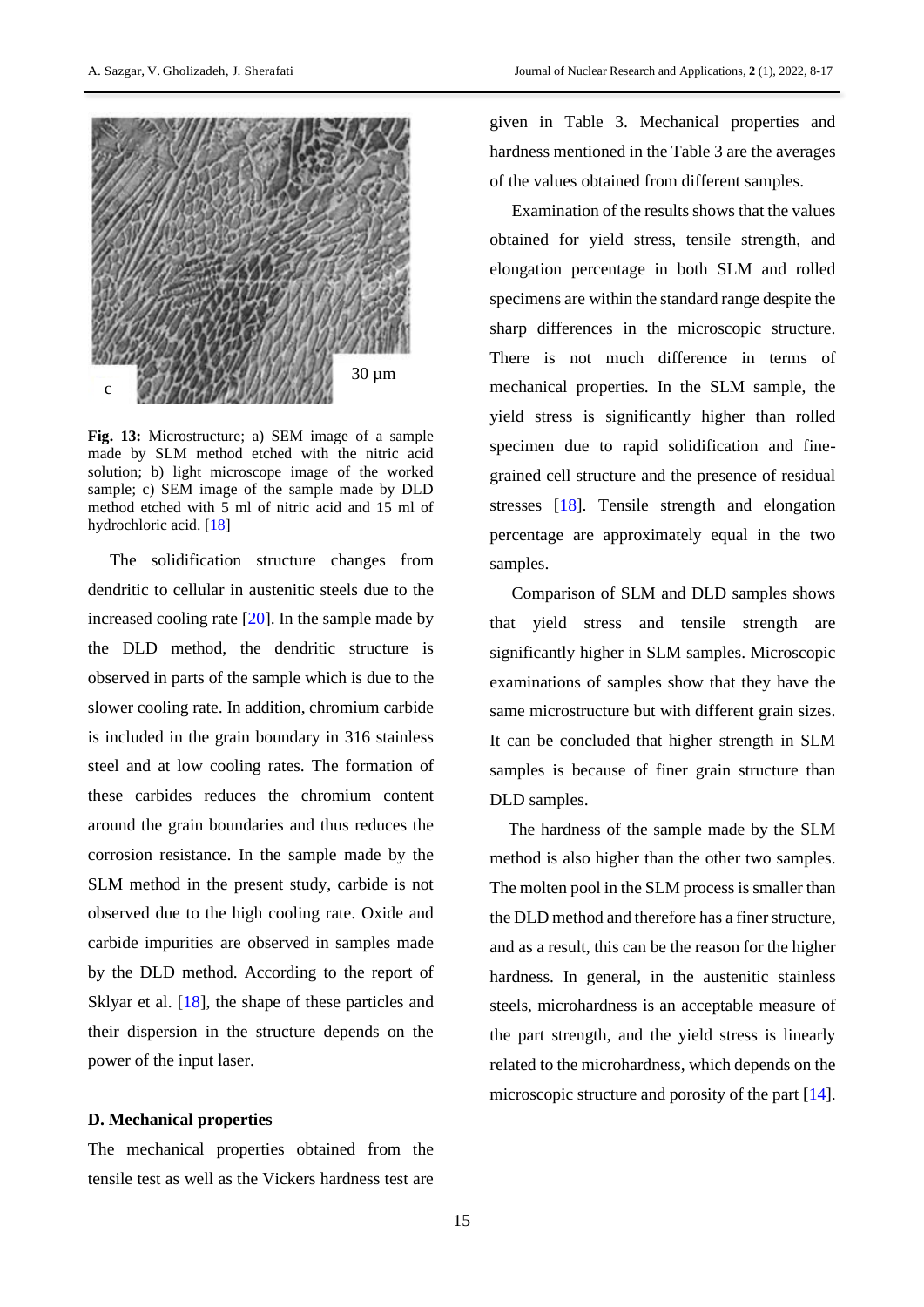| Table 1                                          |
|--------------------------------------------------|
| Comparison of mechanical properties of SLM, DLD, |
| and rolled samples.                              |

| Sample      | Yield<br><b>Stress</b><br>(Mpa) | Tensile<br>Strength<br>(Mpa) | Elongation<br>(% ) | Micro<br>hardness<br>(HV) |
|-------------|---------------------------------|------------------------------|--------------------|---------------------------|
| <b>SLM</b>  | 595                             | 696                          | 34.5               | 252                       |
| Rolled      | 468                             | 688                          | 30.9               | 196                       |
| DLD<br>[18] | 275                             | 570                          | 50                 | 180                       |

### **III. CONCLUSION**

This study investigated the mechanical properties and microscopic structure of the 316L stainless steel sample produced by the SLM method. The obtained results were compared with the developments related to the rolled bar and also the sample made by the DLD method. In the microscopic images of the SLM sample, the metal layers from the melting and freezing process can be identified as melt pools. The sample's microstructure consists of austenite cellular grins, and the ferrite number measurement shows a completely austenitic structure. The results showed that the strength and hardness of the sample made by the SLM method was higher than the two other samples. The yield stress of the sample made in this research by the SLM method (595 MPa) is 27 percent higher than an annealed bar (468 MPa), and tensile strength is nearly the same for the two samples. According to the ASTM A276 standard, the measured values for yield and tensile strength as well as elongation are within the acceptable range for worked and annealed 316L bars. According to the mentioned standard, elongation of the worked and annealed specimens should be higher than 30%, which in the sample made by the SLM method, this amount is equal to 34.5%. The microscopic structure of the sample made by the DLD method is similar to the sample made in this

study. Still, it has lower strength and higher elongation, which can be predicted due to the thicker layers created during melting and consequently lower solidification rate. In terms of possible defects such as cavities due to discontinuity or incomplete melting of powder particles, the sample produced by the SLM method is almost free of these defects, which indicates that the process variables are selected in the appropriate ranges. Overall, the SLM incremental fabrication process to produce 316L stainless steel parts is reliable in terms of mechanical properties.

### **REFERENCES**

- <span id="page-8-0"></span>**1.** B. Zhang, Y. Li and Q. Bai, Defect Formation Mechanisms in Selective Laser Melting: A Review, Chin. [J. Mech. Eng.](https://www.google.com/search?q=B.+Zhang%2C+Y.+Li+and+Q.+Bai%2C+Defect+Formation+%E2%80%8EMechanisms+in+Selective+Laser+Melting%3A+A+%E2%80%8EReview%2C+Chin.+J.+Mech.+Eng.+30%3A+pp.+515%E2%80%93527%2C+%E2%80%8E%E2%80%8E(2017).%E2%80%8E&oq=B.+Zhang%2C+Y.+Li+and+Q.+Bai%2C+Defect+Formation+%E2%80%8EMechanisms+in+Selective+Laser+Melting%3A+A+%E2%80%8EReview%2C+Chin.+J.+Mech.+Eng.+30%3A+pp.+515%E2%80%93527%2C+%E2%80%8E%E2%80%8E(2017).%E2%80%8E&aqs=chrome..69i57.1280j0j7&sourceid=chrome&ie=UTF-8) **30**: pp. 515–527, (2017).
- <span id="page-8-1"></span>**2.** T.S. Srivatsan, T.S. Sudarshan, Additive MAnufActuring Innovations, Advances, and Applications, [Taylor and Francis group,](https://www.google.com/search?q=T.S.+Srivatsan%2C+T.S.+Sudarshan%2C+Additive+%E2%80%8EMAnufActuring+Innovations%2C+Advances%2C+and+%E2%80%8EApplications%2C+Taylor+and+Francis+group%2C+2016%E2%80%8E&oq=T.S.+Srivatsan%2C+T.S.+Sudarshan%2C+Additive+%E2%80%8EMAnufActuring+Innovations%2C+Advances%2C+and+%E2%80%8EApplications%2C+Taylor+and+Francis+group%2C+2016%E2%80%8E&aqs=chrome..69i57.909j0j9&sourceid=chrome&ie=UTF-8) 2016
- <span id="page-8-2"></span>**3.** L. Thijs et al. A study of the microstructural evolution during selective laser melting of Ti– 6Al–4V, [Acta Materialia.](https://www.google.com/search?q=L.+Thijs+et+al.+A+study+of+the+microstructural+%E2%80%8Eevolution+during+selective+laser+melting+of+Ti%E2%80%93%E2%80%8E%E2%80%8E6Al%E2%80%934V%2C+Acta+Materialia.+58%3A+pp.+3303%E2%80%933312%2C+%E2%80%8E%E2%80%8E(2010).+%E2%80%8E&oq=L.+Thijs+et+al.+A+study+of+the+microstructural+%E2%80%8Eevolution+during+selective+laser+melting+of+Ti%E2%80%93%E2%80%8E%E2%80%8E6Al%E2%80%934V%2C+Acta+Materialia.+58%3A+pp.+3303%E2%80%933312%2C+%E2%80%8E%E2%80%8E(2010).+%E2%80%8E&aqs=chrome..69i57.660j0j9&sourceid=chrome&ie=UTF-8) **58**: pp. 3303–3312, (2010).
- <span id="page-8-3"></span>**4.** H. Khalid Rafi, Thomas L. Starr and Brent E. Stucker, A comparison of the tensile, fatigue, and fracture behavior of Ti–6Al–4V and 15-5 PH stainless steel parts made by selective laser melting, [Int J Adv Manuf Technol.](https://www.google.com/search?q=H.+Khalid+Rafi%2C+Thomas+L.+Starr+and+Brent+E.+%E2%80%8EStucker%2C+A+comparison+of+the+tensile%2C+fatigue%2C+and+%E2%80%8Efracture+behavior+of+Ti%E2%80%936Al%E2%80%934V+and+15-5+PH+%E2%80%8Estainless+steel+parts+made+by+selective+laser+%E2%80%8Emelting%2C+Int+J+Adv+Manuf+Technol.+69%3A+pp.+1299-%E2%80%8E%E2%80%8E1309%2C+(2013).%E2%80%8E&oq=H.+Khalid+Rafi%2C+Thomas+L.+Starr+and+Brent+E.+%E2%80%8EStucker%2C+A+comparison+of+the+tensile%2C+fatigue%2C+and+%E2%80%8Efracture+behavior+of+Ti%E2%80%936Al%E2%80%934V+and+15-5+PH+%E2%80%8Estainless+steel+parts+made+by+selective+laser+%E2%80%8Emelting%2C+Int+J+Adv+Manuf+Technol.+69%3A+pp.+1299-%E2%80%8E%E2%80%8E1309%2C+(2013).%E2%80%8E&aqs=chrome..69i57.847j0j9&sourceid=chrome&ie=UTF-8) **69**: pp. 1299-1309, (2013).
- <span id="page-8-4"></span>**5.** Luke N. Carter, Moataz M. Attallah and Roger C. Reed, Laser powder bed fabrication of nickel-base superalloys: influence of parameters; characterisation, quantification and mitigation of cracking, In [12th](https://www.google.com/search?q=Luke+N.+Carter%2C+Moataz+M.+Attallah+and+Roger+C.+%E2%80%8EReed%2C+Laser+powder+bed+fabrication+of+nickel-%E2%80%8Ebase+superalloys%3A+influence+of+parameters%3B+%E2%80%8Echaracterisation%2C+quantification+and+mitigation+of+%E2%80%8Ecracking%2C+In+12th+International+Symposium+on+%E2%80%8ESuperalloys%2C+Pennsylvania%2C+(USA%2C+2012).%E2%80%8E&oq=Luke+N.+Carter%2C+Moataz+M.+Attallah+and+Roger+C.+%E2%80%8EReed%2C+Laser+powder+bed+fabrication+of+nickel-%E2%80%8Ebase+superalloys%3A+influence+of+parameters%3B+%E2%80%8Echaracterisation%2C+quantification+and+mitigation+of+%E2%80%8Ecracking%2C+In+12th+International+Symposium+on+%E2%80%8ESuperalloys%2C+Pennsylvania%2C+(USA%2C+2012).%E2%80%8E&aqs=chrome..69i57.739j0j9&sourceid=chrome&ie=UTF-8)  [International Symposium on Superalloys,](https://www.google.com/search?q=Luke+N.+Carter%2C+Moataz+M.+Attallah+and+Roger+C.+%E2%80%8EReed%2C+Laser+powder+bed+fabrication+of+nickel-%E2%80%8Ebase+superalloys%3A+influence+of+parameters%3B+%E2%80%8Echaracterisation%2C+quantification+and+mitigation+of+%E2%80%8Ecracking%2C+In+12th+International+Symposium+on+%E2%80%8ESuperalloys%2C+Pennsylvania%2C+(USA%2C+2012).%E2%80%8E&oq=Luke+N.+Carter%2C+Moataz+M.+Attallah+and+Roger+C.+%E2%80%8EReed%2C+Laser+powder+bed+fabrication+of+nickel-%E2%80%8Ebase+superalloys%3A+influence+of+parameters%3B+%E2%80%8Echaracterisation%2C+quantification+and+mitigation+of+%E2%80%8Ecracking%2C+In+12th+International+Symposium+on+%E2%80%8ESuperalloys%2C+Pennsylvania%2C+(USA%2C+2012).%E2%80%8E&aqs=chrome..69i57.739j0j9&sourceid=chrome&ie=UTF-8) Pennsylvania, (USA, 2012).
- <span id="page-8-5"></span>**6.** Q. Jia, D. Gu, Selective laser melting additive manufacturing of Inconel 718 superalloy parts: Densification, microstructure and properties, [Journal of Alloys and Compounds.](https://www.google.com/search?q=Q.+Jia%2C+D.+Gu%2C+Selective+laser+melting+additive+%E2%80%8Emanufacturing+of+Inconel+718+superalloy+parts%3A+%E2%80%8EDensification%2C+microstructure+and+properties%2C+%E2%80%8EJournal+of+Alloys+and+Compounds.+585%3A+pp.+713%E2%80%93%E2%80%8E%E2%80%8E721%2C+(2014).%E2%80%8E&oq=Q.+Jia%2C+D.+Gu%2C+Selective+laser+melting+additive+%E2%80%8Emanufacturing+of+Inconel+718+superalloy+parts%3A+%E2%80%8EDensification%2C+microstructure+and+properties%2C+%E2%80%8EJournal+of+Alloys+and+Compounds.+585%3A+pp.+713%E2%80%93%E2%80%8E%E2%80%8E721%2C+(2014).%E2%80%8E&aqs=chrome..69i57.541j0j9&sourceid=chrome&ie=UTF-8) **585**: pp. 713–721, (2014).